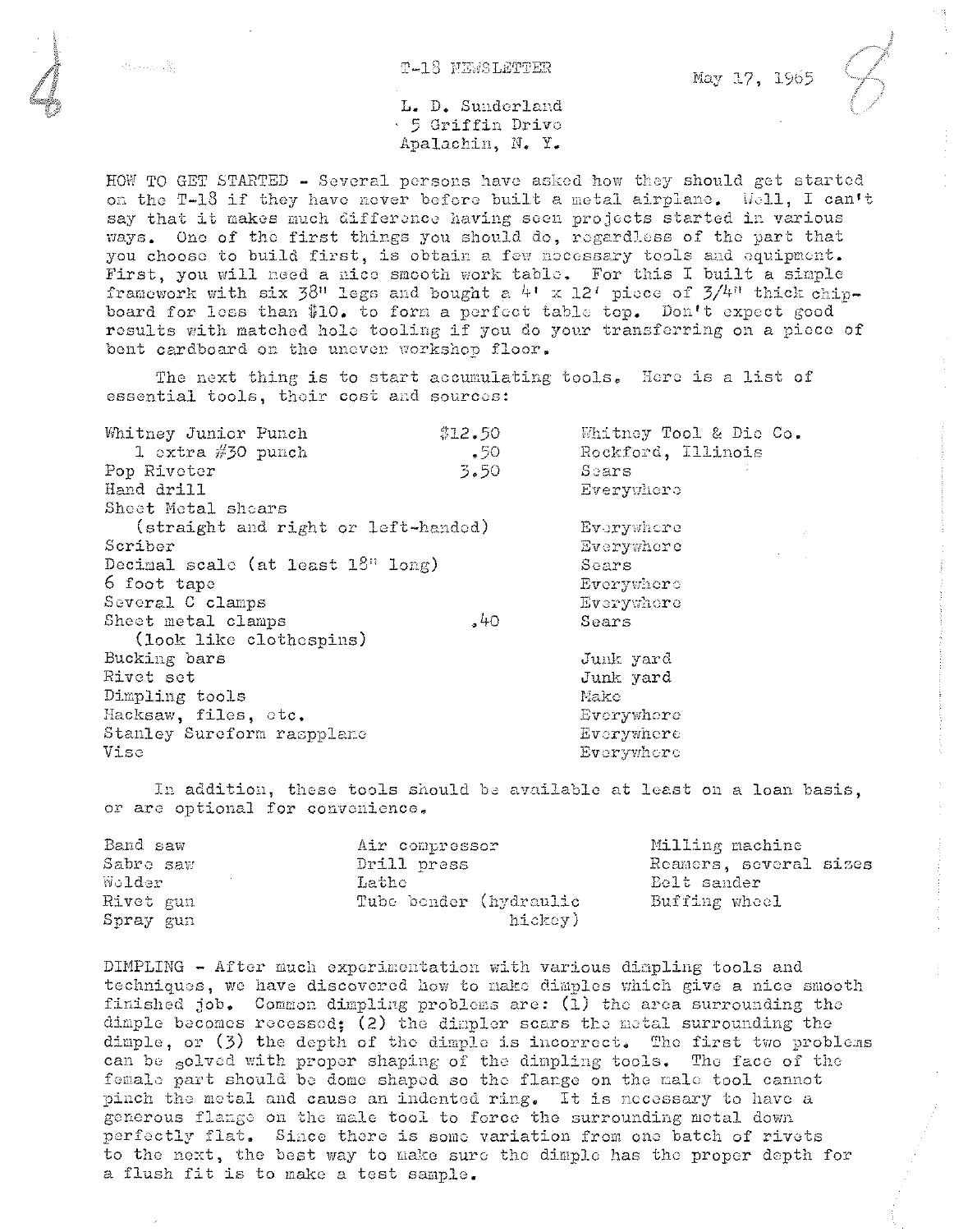It is necessary to obtain the use of a lathe to make a dimpling set. It is preferable to use a steel which can be hardened, but I have made some from only mild steel and they seem to be holding up well. The male part is made from bar stock at least 7/8" diameter by 2<sup>0</sup> long or longer. One end is simply turned down to the exact dimensions of the rivet which will be used. The face of the flange should be perfectly flat with the outer corner rounded. Polish to prevent marking the material being dimpled. The only way we have been able to completely prevent marking the aluminum with the flange on the male tool is to cover it with a good grade of cloth tape. Adhesive tape will work well. At least a  $1/2$ " hole should be made in the center of the tape so it does not affect the dimensions of the dimple. If the tool is not made with a flange extending well beyond the rivet head die, the area surrounding the dimple will be deformed and the surface smoothness will be disappointing. If a lathe is not available, a tape-covered hammer and a rivet can be used as a substitute for the male part of the die.

The female part of the die can be made by drilling a  $1/8$ " hole in a picce of steel and countersinking until the rivet to be used fits perfectly flush in the hole. To prevent marking the aluminum with the flange on the male die, it is absolutely necessary to make the face of the female part dome-shaped. Approximately a  $\frac{7}{4}$ <sup>11</sup> radius seems to do the job. You'll be able to make dimples that are almost as smooth as countersinks with this  $\text{tool.}$ 

A very convenient way to save material on the female part if dies for rivets with several different angled heads are to be used (100° for AN rivets and 120° for Pops), is to make removable inserts as shown in Figure 1. Inserts can also be made to fit round and brazer head rivets for use in hand driving rivets without a gun,

Remember that it is important to pelish all dimpling tools and rivet sets to prevent putting stress-rising scratches on rivets or the parts being joined.

The ideally installed flush rivet should be perfectly flush with the outer surface. Since it is not possible to be perfect in all cases, from the drag standpoint, it is better to be a little low than high. That is, it is better to over-dimple rather than under-dimple. Also, it is easier to fill in a recess with putty than to sand down a high rivet.

DRIVING RIVETS - Even if you plan to use Pop rivets you will probably want to use AN rivets in areas where it is convenient to drive them by hand on the bench. The main spar is a good example. Also, it is much cheaper to use AN rivets. Well, I've never seen the subject of hand driving rivets covered in a textbook, so if you are new at the sheetnetal business, you are probably wondering how to go about it.

The secret is to use a good heavy backup block - the heavier the better. I use a two-foot long piece of railroad rail on which I have a spot polished where I place the head of the flat-head rivets for driving, To drive round and brazer head rivets, I place the previously described 2"x2"x3" steel block on top of the rail with the appropriate insert to fit the particular rivet being driven.

The recess in the insert is made by grinding a drill with a radius on the end to approximately match the shape of the rivet head. Polishing is accomplished with a piece of emery cloth forced into the recess with a rounded wooden stick while the insert or stick is spun. It is preferable to make the radius of the recess slightly larger than the radius of the rivet head or the edge of the tool will mark the rivet head and deform the head in the wrong direction.